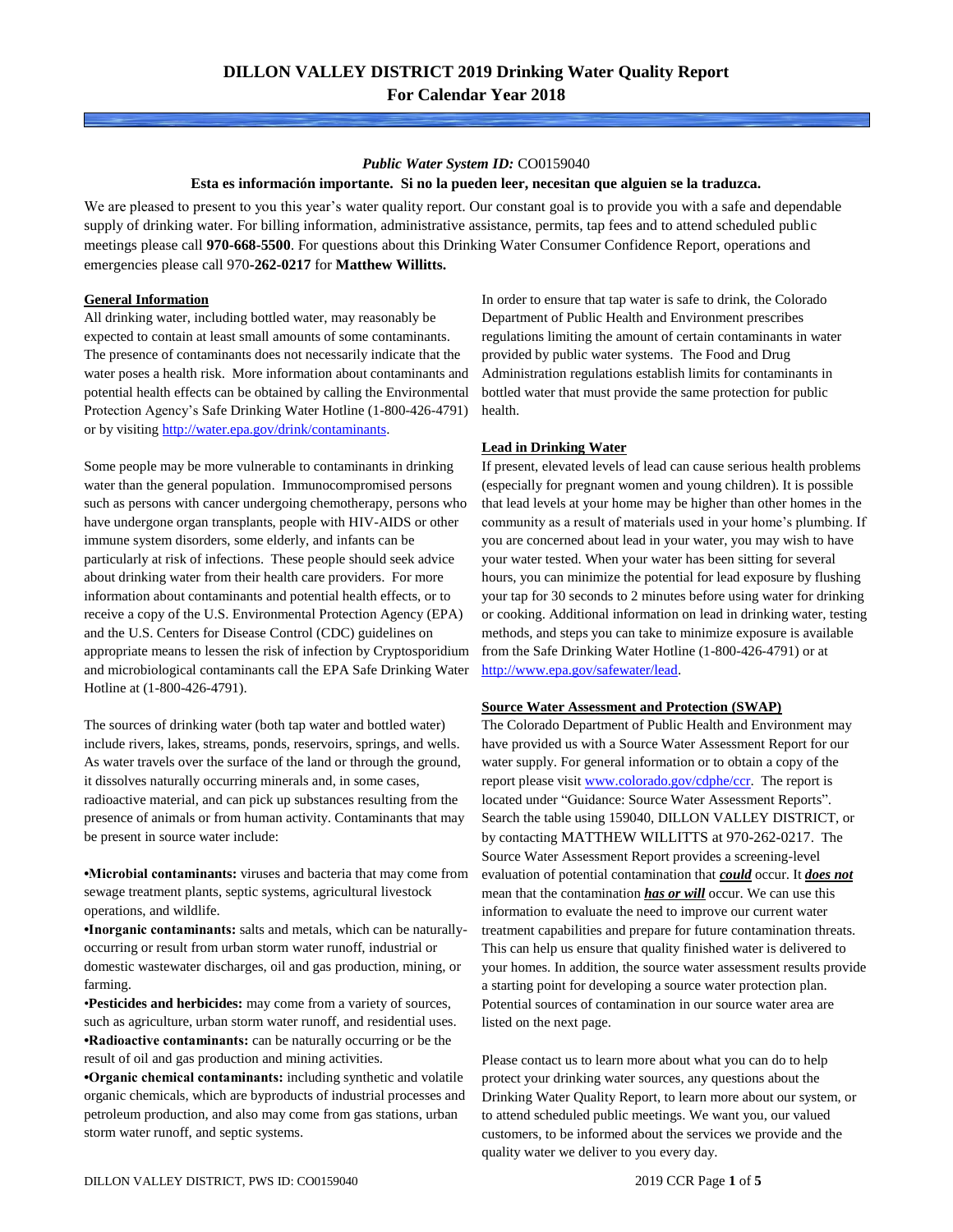## **Our Water Sources**

| <b>Sources (Water Type - Source Type)</b>    | <b>Potential Source(s) of Contamination</b>             |
|----------------------------------------------|---------------------------------------------------------|
| LASKY GULCH (Surface Water-Intake)           | commercial and industrial transportation, deciduous and |
| <b>STRAIGHT CREEK (Surface Water-Intake)</b> | evergreen forests and road miles                        |

## **Terms and Abbreviations**

- **Maximum Contaminant Level (MCL)** − The highest level of a contaminant allowed in drinking water.
- **Treatment Technique (TT)**  $A$  required process intended to reduce the level of a contaminant in drinking water.
- **Health-Based** − A violation of either a MCL or TT.
- **Non-Health-Based** − A violation that is not a MCL or TT.
- **Action Level (AL)** − The concentration of a contaminant which, if exceeded, triggers treatment and other regulatory requirements.
- **Maximum Residual Disinfectant Level (MRDL)** − The highest level of a disinfectant allowed in drinking water. There is convincing evidence that addition of a disinfectant is necessary for control of microbial contaminants.
- **Maximum Contaminant Level Goal (MCLG)** − The level of a contaminant in drinking water below which there is no known or expected risk to health. MCLGs allow for a margin of safety.
- **Maximum Residual Disinfectant Level Goal (MRDLG)** − The level of a drinking water disinfectant, below which there is no known or expected risk to health. MRDLGs do not reflect the benefits of the use of disinfectants to control microbial contaminants.
- **Violation (No Abbreviation)** − Failure to meet a Colorado Primary Drinking Water Regulation.
- **Formal Enforcement Action (No Abbreviation)** − Escalated action taken by the State (due to the risk to public health, or number or severity of violations) to bring a non-compliant water system back into compliance.
- **Variance and Exemptions (V/E)** − Department permission not to meet a MCL or treatment technique under certain conditions.
- **Gross Alpha (No Abbreviation)** − Gross alpha particle activity compliance value. It includes radium-226, but excludes radon 222, and uranium.
- **Picocuries per liter (pCi/L)** − Measure of the radioactivity in water.
- **Nephelometric Turbidity Unit (NTU)** − Measure of the clarity or cloudiness of water. Turbidity in excess of 5 NTU is just noticeable to the typical person.
- **Compliance Value (No Abbreviation)** Single or calculated value used to determine if regulatory contaminant level (e.g. MCL) is met. Examples of calculated values are the 90th Percentile, Running Annual Average (RAA) and Locational Running Annual Average (LRAA).
- **Average (x-bar)** − Typical value.
- **Range (R)**  $-$  Lowest value to the highest value.
- **Sample Size (n)** − Number or count of values (i.e. number of water samples collected).
- **Parts per million = Milligrams per liter (ppm = mg/L)** − One part per million corresponds to one minute in two years or a single penny in \$10,000.
- **Parts per billion = Micrograms per liter (ppb = ug/L)** − One part per billion corresponds to one minute in 2,000 years, or a single penny in \$10,000,000.
- **Not Applicable**  $(N/A)$  Does not apply or not available.
- **Level 1 Assessment** A study of the water system to identify potential problems and determine (if possible) why total coliform bacteria have been found in our water system.
- **Level 2 Assessment** A very detailed study of the water system to identify potential problems and determine (if possible) why an E. coli MCL violation has occurred and/or why total coliform bacteria have been found in our water system on multiple occasions.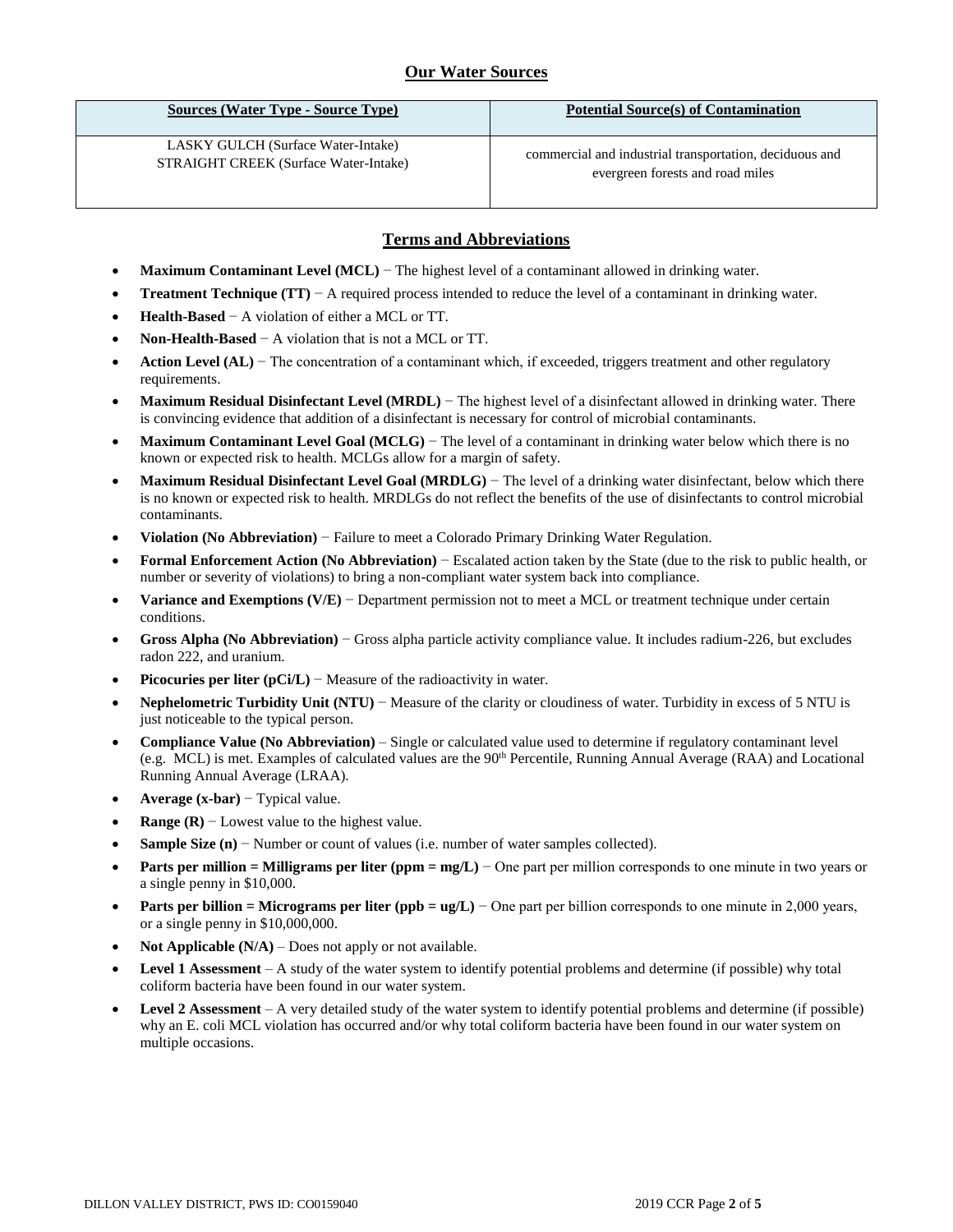### **Detected Contaminants**

DILLON VALLEY DISTRICT routinely monitors for contaminants in your drinking water according to Federal and State laws. The following table(s) show all detections found in the period of January 1 to December 31, 2018 unless otherwise noted. The State of Colorado requires us to monitor for certain contaminants less than once per year because the concentrations of these contaminants are not expected to vary significantly from year to year, or the system is not considered vulnerable to this type of contamination. Therefore, some of our data, though representative, may be more than one year old. Violations and Formal Enforcement Actions, if any, are reported in the next section of this report.

**Note:** Only detected contaminants sampled within the last 5 years appear in this report. If no tables appear in this section then no contaminants were detected in the last round of monitoring.

| Disinfectants Sampled in the Distribution System<br><b>TT Requirement:</b> At least 95% of samples per period (month or quarter) must be at least 0.2 ppm $OR$<br>If sample size is less than 40 no more than 1 sample is below $0.2$ ppm |                                                                 |                                                                     |                                                |                              |                        |             |  |  |
|-------------------------------------------------------------------------------------------------------------------------------------------------------------------------------------------------------------------------------------------|-----------------------------------------------------------------|---------------------------------------------------------------------|------------------------------------------------|------------------------------|------------------------|-------------|--|--|
|                                                                                                                                                                                                                                           | <b>Typical Sources:</b> Water additive used to control microbes |                                                                     |                                                |                              |                        |             |  |  |
| <b>Disinfectant</b><br><b>Name</b>                                                                                                                                                                                                        | <b>Time Period</b>                                              | <b>Results</b>                                                      | <b>Number of Samples</b><br><b>Below Level</b> | <b>Sample</b><br><b>Size</b> | TT<br><b>Violation</b> | <b>MRDL</b> |  |  |
| Chlorine                                                                                                                                                                                                                                  | December, 2018                                                  | Lowest period percentage of samples<br>meeting TT requirement: 100% |                                                | 3                            | No                     | $4.0$ ppm   |  |  |

|                            | Lead and Copper Sampled in the Distribution System |                                |                              |                           |                                      |                                              |                                                           |                                                                               |  |  |
|----------------------------|----------------------------------------------------|--------------------------------|------------------------------|---------------------------|--------------------------------------|----------------------------------------------|-----------------------------------------------------------|-------------------------------------------------------------------------------|--|--|
| Contaminant<br><b>Name</b> | <b>Time</b><br>Period                              | 90 <sup>th</sup><br>Percentile | <b>Sample</b><br><b>Size</b> | Unit of<br><b>Measure</b> | 90 <sup>th</sup><br>Percentile<br>AL | <b>Sample</b><br><b>Sites</b><br>Above<br>AL | 90 <sup>th</sup><br>Percentile<br>AL<br><b>Exceedance</b> | <b>Typical Sources</b>                                                        |  |  |
| Copper                     | 08/25/2018<br>to<br>09/18/2018                     | 0.1                            | 10                           | ppm                       | 1.3                                  | $\overline{0}$                               | N <sub>0</sub>                                            | Corrosion of<br>household plumbing<br>systems; Erosion of<br>natural deposits |  |  |
| Lead                       | 08/25/2018<br>to<br>09/18/2018                     | 4                              | 10                           | ppb                       | 15                                   | $\Omega$                                     | N <sub>0</sub>                                            | Corrosion of<br>household plumbing<br>systems; Erosion of<br>natural deposits |  |  |

| Disinfection Byproducts Sampled in the Distribution System |      |         |                       |                              |                           |            |             |                                |                                             |
|------------------------------------------------------------|------|---------|-----------------------|------------------------------|---------------------------|------------|-------------|--------------------------------|---------------------------------------------|
| <b>Name</b>                                                | Year | Average | Range<br>$Low - High$ | <b>Sample</b><br><b>Size</b> | Unit of<br><b>Measure</b> | <b>MCL</b> | <b>MCLG</b> | <b>MCL</b><br><b>Violation</b> | <b>Typical Sources</b>                      |
| Total<br>Haloacetic<br>Acids<br>(HAA5)                     | 2018 | 6       | $6$ to $6$            |                              | ppb                       | 60         | N/A         | N <sub>o</sub>                 | Byproduct of drinking<br>water disinfection |
| Total<br>Trihalome<br>thanes<br>(TTHM)                     | 2018 | 17      | 17 to 17              |                              | ppb                       | 80         | N/A         | N <sub>o</sub>                 | Byproduct of drinking<br>water disinfection |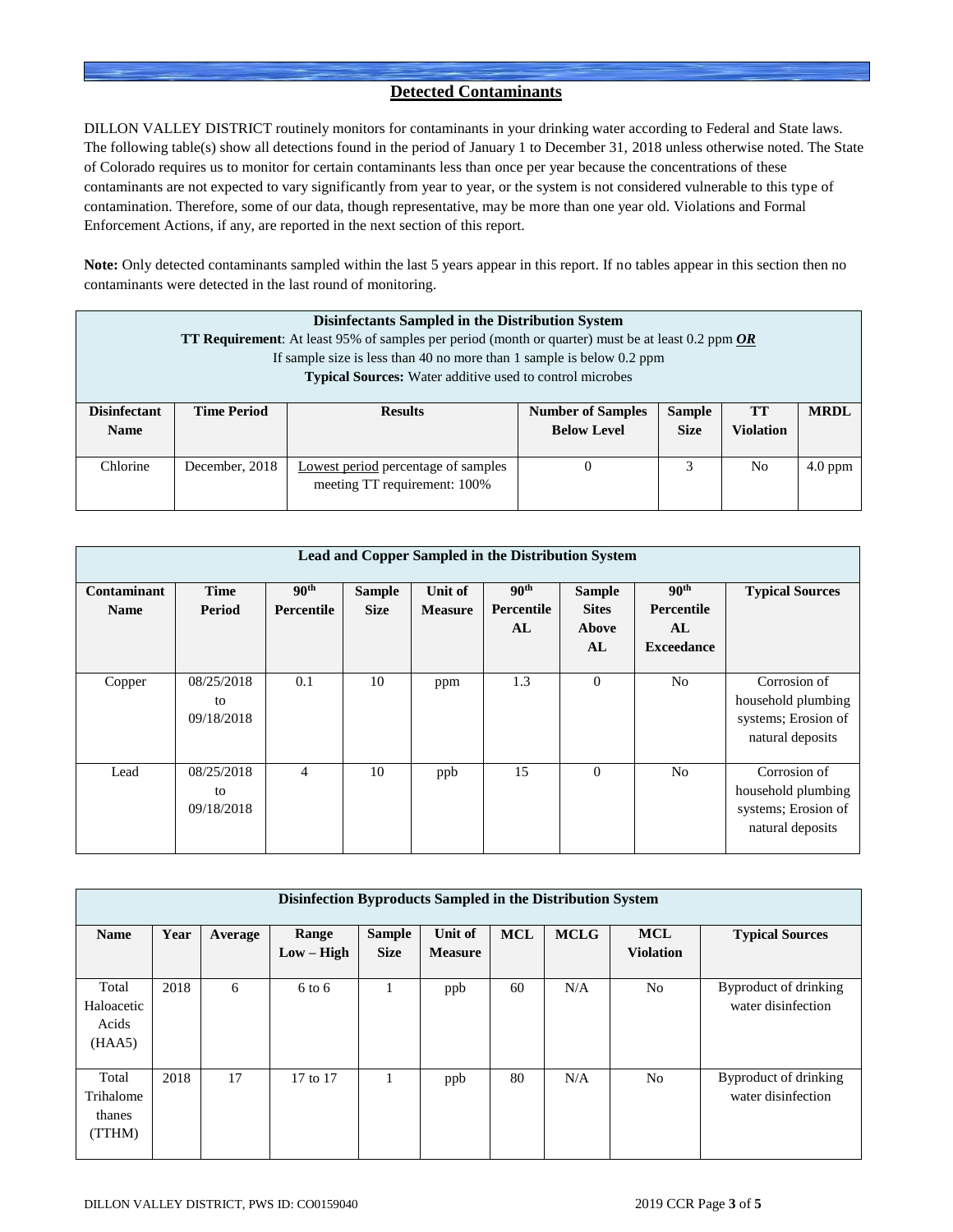| Disinfectants Sampled at the Entry Point to the Distribution System<br>(Chlorine/Chloramine Row is Optional, Chlorine Dioxide Row is Required) |      |                                                            |                              |                                                                          |                                    |                                            |  |  |
|------------------------------------------------------------------------------------------------------------------------------------------------|------|------------------------------------------------------------|------------------------------|--------------------------------------------------------------------------|------------------------------------|--------------------------------------------|--|--|
| <b>Disinfectant Name</b>                                                                                                                       | Year | Number of<br><b>Samples Above or</b><br><b>Below Level</b> | <b>Sample</b><br><b>Size</b> | <b>TT/MRDL</b><br><b>Requirement</b>                                     | <b>TT/MRDL</b><br><b>Violation</b> | <b>Typical Sources</b>                     |  |  |
| Chlorine/Chloramine                                                                                                                            | 2018 | 0                                                          | 2188                         | $TT = No$ more than 4<br>hours with a sample<br>below $0.3 \text{ MG/L}$ | N <sub>o</sub>                     | Water additive used to<br>control microbes |  |  |

| Summary of Turbidity Sampled at the Entry Point to the Distribution System |                    |                                                                                               |                                                                              |                  |                |  |  |  |  |
|----------------------------------------------------------------------------|--------------------|-----------------------------------------------------------------------------------------------|------------------------------------------------------------------------------|------------------|----------------|--|--|--|--|
| Contaminant                                                                | <b>Sample</b>      | <b>Level Found</b>                                                                            | <b>TT Requirement</b>                                                        | <b>TT</b>        | <b>Typical</b> |  |  |  |  |
| <b>Name</b>                                                                | Date               |                                                                                               |                                                                              | <b>Violation</b> | <b>Sources</b> |  |  |  |  |
| Turbidity                                                                  | Date/Month:<br>Mar | Highest single measurement:<br>$0.05$ NTU                                                     | Maximum 0.5 NTU for any single<br>measurement                                | N <sub>0</sub>   | Soil Runoff    |  |  |  |  |
| Turbidity                                                                  | Month:<br>Dec      | Lowest monthly percentage of<br>samples meeting TT requirement<br>for our technology: $100\%$ | In any month, at least 95% of<br>samples must be less than 0.1<br><b>NTU</b> | N <sub>0</sub>   | Soil Runoff    |  |  |  |  |

| <b>Inorganic Contaminants Sampled at the Entry Point to the Distribution System</b> |      |         |                  |               |                |            |                |                  |                        |
|-------------------------------------------------------------------------------------|------|---------|------------------|---------------|----------------|------------|----------------|------------------|------------------------|
|                                                                                     |      |         |                  |               |                |            |                |                  |                        |
| Contaminant                                                                         | Year | Average | Range            | <b>Sample</b> | <b>Unit of</b> | <b>MCL</b> | <b>MCLG</b>    | <b>MCL</b>       | <b>Typical Sources</b> |
| <b>Name</b>                                                                         |      |         | $Low - High$     | <b>Size</b>   | <b>Measure</b> |            |                | <b>Violation</b> |                        |
| Barium                                                                              | 2018 | 0.02    | $0.02$ to $0.02$ | 1             | ppm            | 2          | $\overline{2}$ | No               | Discharge of           |
|                                                                                     |      |         |                  |               |                |            |                |                  | drilling wastes;       |
|                                                                                     |      |         |                  |               |                |            |                |                  | discharge from         |
|                                                                                     |      |         |                  |               |                |            |                |                  | metal refineries;      |
|                                                                                     |      |         |                  |               |                |            |                |                  | erosion of natural     |
|                                                                                     |      |         |                  |               |                |            |                |                  | deposits               |
|                                                                                     |      |         |                  |               |                |            |                |                  |                        |
| Fluoride                                                                            | 2018 | 0.2     | $0.2$ to $0.2$   | 1             | ppm            | 4.0        | 4.0            | N <sub>o</sub>   | Erosion of natural     |
|                                                                                     |      |         |                  |               |                |            |                |                  | deposits; water        |
|                                                                                     |      |         |                  |               |                |            |                |                  | additive which         |
|                                                                                     |      |         |                  |               |                |            |                |                  | promotes strong        |
|                                                                                     |      |         |                  |               |                |            |                |                  | teeth; discharge       |
|                                                                                     |      |         |                  |               |                |            |                |                  | from fertilizer and    |
|                                                                                     |      |         |                  |               |                |            |                |                  | aluminum               |
|                                                                                     |      |         |                  |               |                |            |                |                  | factories              |
|                                                                                     |      |         |                  |               |                |            |                |                  |                        |

| <b>Cryptosporidium and Raw Source Water E. coli</b> |      |                            |                    |  |  |  |  |
|-----------------------------------------------------|------|----------------------------|--------------------|--|--|--|--|
| Contaminant<br><b>Name</b>                          | Year | <b>Number of Positives</b> | <b>Sample Size</b> |  |  |  |  |
| E. Coli                                             | 2018 |                            | 19                 |  |  |  |  |